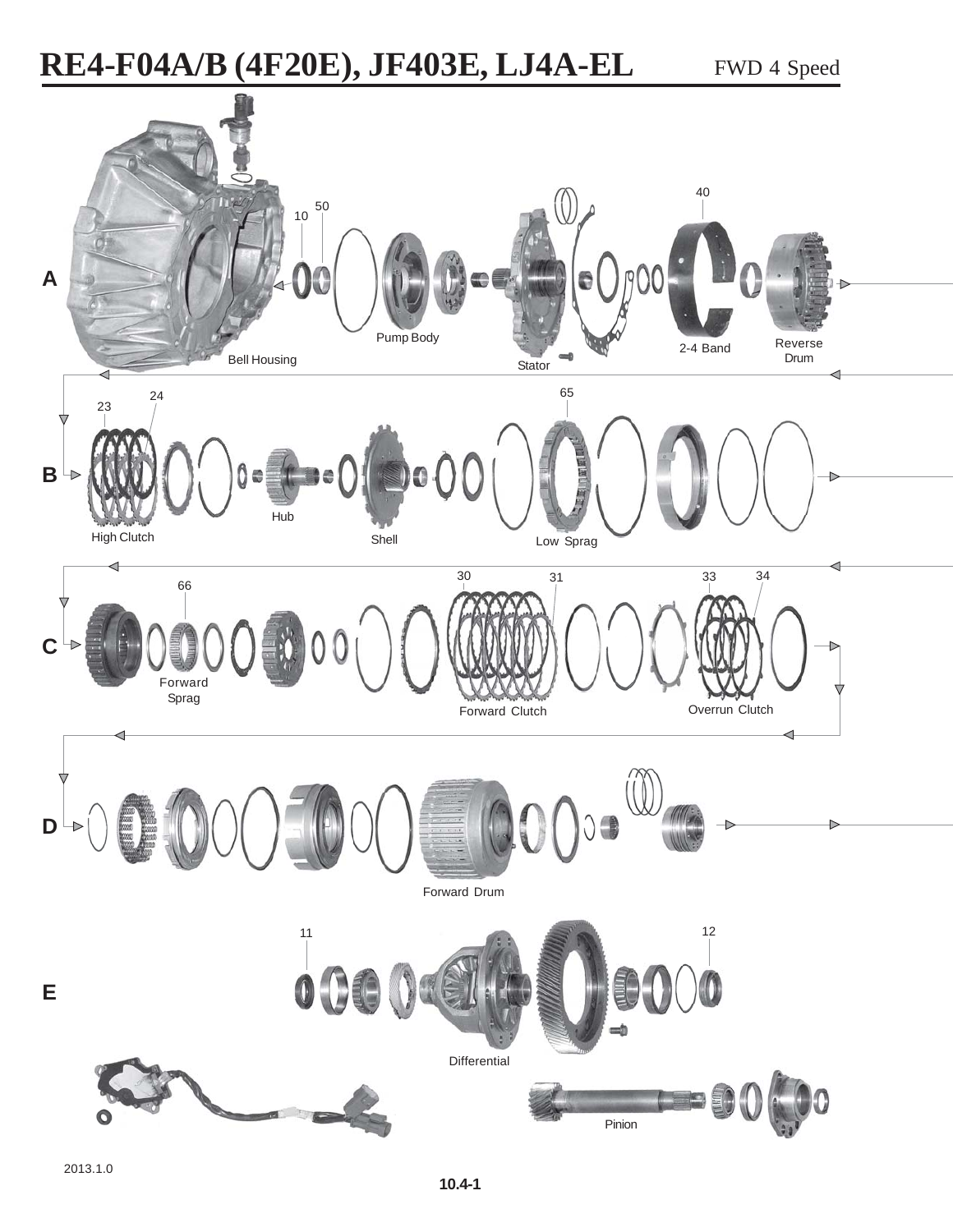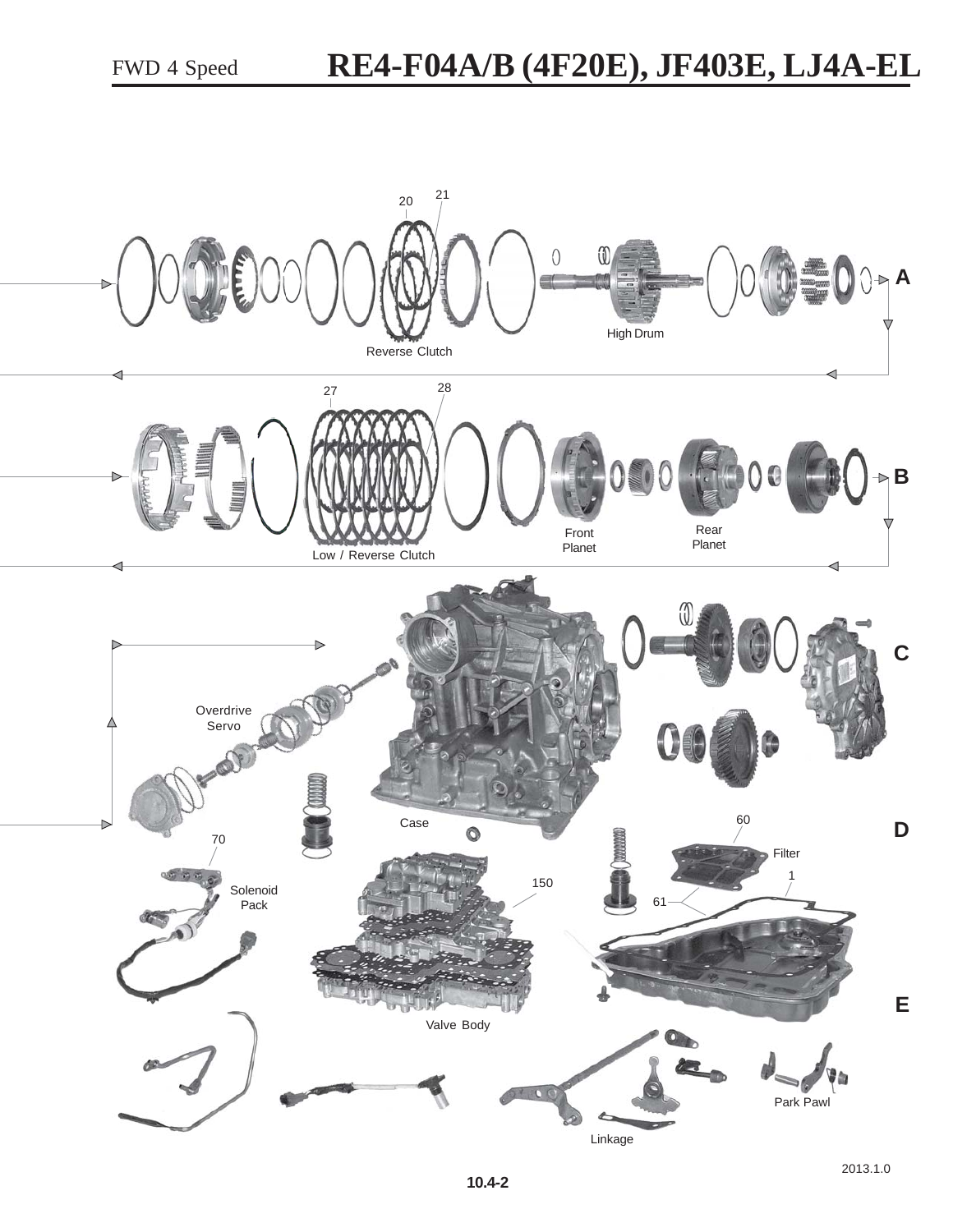## **RE4-F04A/B (4F20E), JF403E, LJ4A-EL (FWD 4-Spd)**

| ILL.<br>NO.                          | <b>PART</b><br><b>NUMBER</b>        | <b>PER</b><br><b>CAR</b> | <b>DESCRIPTION</b>                                                                                                                                                                                                                                                          |                                                                                            | <b>YEARS</b> |  |  |  |  |
|--------------------------------------|-------------------------------------|--------------------------|-----------------------------------------------------------------------------------------------------------------------------------------------------------------------------------------------------------------------------------------------------------------------------|--------------------------------------------------------------------------------------------|--------------|--|--|--|--|
| GEO:                                 |                                     |                          |                                                                                                                                                                                                                                                                             |                                                                                            |              |  |  |  |  |
| <b>ISUZU:</b>                        |                                     |                          |                                                                                                                                                                                                                                                                             |                                                                                            |              |  |  |  |  |
| <b>MAZDA:</b>                        |                                     |                          |                                                                                                                                                                                                                                                                             |                                                                                            |              |  |  |  |  |
| <b>MERCURY:</b>                      |                                     |                          |                                                                                                                                                                                                                                                                             |                                                                                            |              |  |  |  |  |
| <b>NISSAN:</b>                       |                                     |                          |                                                                                                                                                                                                                                                                             |                                                                                            |              |  |  |  |  |
|                                      |                                     |                          |                                                                                                                                                                                                                                                                             |                                                                                            |              |  |  |  |  |
|                                      |                                     |                          |                                                                                                                                                                                                                                                                             |                                                                                            |              |  |  |  |  |
|                                      |                                     |                          |                                                                                                                                                                                                                                                                             |                                                                                            |              |  |  |  |  |
|                                      |                                     |                          |                                                                                                                                                                                                                                                                             |                                                                                            |              |  |  |  |  |
|                                      |                                     |                          |                                                                                                                                                                                                                                                                             |                                                                                            |              |  |  |  |  |
|                                      |                                     |                          |                                                                                                                                                                                                                                                                             |                                                                                            |              |  |  |  |  |
| <b>INFINITI</b>                      |                                     |                          |                                                                                                                                                                                                                                                                             |                                                                                            |              |  |  |  |  |
|                                      |                                     |                          |                                                                                                                                                                                                                                                                             |                                                                                            |              |  |  |  |  |
|                                      |                                     |                          |                                                                                                                                                                                                                                                                             |                                                                                            |              |  |  |  |  |
| ILL.<br>NO.                          | <b>PART</b><br><b>NUMBER</b>        | <b>PER</b><br><b>CAR</b> | <b>DESCRIPTION</b>                                                                                                                                                                                                                                                          |                                                                                            | <b>YEARS</b> |  |  |  |  |
| $---$<br>$---$                       | TMRE4-F04A<br>TM4F20E               |                          |                                                                                                                                                                                                                                                                             |                                                                                            |              |  |  |  |  |
|                                      |                                     |                          |                                                                                                                                                                                                                                                                             | <b>REBUILDER BOX KITS</b>                                                                  |              |  |  |  |  |
| ---                                  | <b>K8700-S</b>                      |                          |                                                                                                                                                                                                                                                                             |                                                                                            |              |  |  |  |  |
| $---$                                | <b>K8700C-S</b>                     |                          |                                                                                                                                                                                                                                                                             |                                                                                            |              |  |  |  |  |
| $---$                                | K8700D-S <sup>1</sup>               |                          |                                                                                                                                                                                                                                                                             | Master Kit (w/o Steels)  RE4-F04A/B (4F20E), Except Below  6/94-06                         |              |  |  |  |  |
| $---$                                | <b>K8700DG-S1</b>                   |                          |                                                                                                                                                                                                                                                                             | Master Kit (w/o Steels) RE4-F04A/B, Maxima 1/03-06, Quest 5/03-06, Altima 1/04-06. L/02-06 |              |  |  |  |  |
| $---$                                | K8700F-S <sup>2</sup>               |                          |                                                                                                                                                                                                                                                                             |                                                                                            |              |  |  |  |  |
|                                      |                                     |                          | <b>Steel Plate Sub-Kits:</b>                                                                                                                                                                                                                                                |                                                                                            |              |  |  |  |  |
|                                      | K8700-9 <sup>3</sup>                |                          |                                                                                                                                                                                                                                                                             |                                                                                            |              |  |  |  |  |
|                                      | K8700C-9                            |                          |                                                                                                                                                                                                                                                                             | Steel Plate Kit  RE4-F04A/B (4F20E), Except Below  1992-06                                 |              |  |  |  |  |
|                                      | <b>K8700DG-9</b><br>K8700F-9        |                          |                                                                                                                                                                                                                                                                             | Steel Plate Kit  RE4-F04A/B, Maxima 1/03-06, Quest 5/03-06, Altima 1/04-06. L/02-06        |              |  |  |  |  |
|                                      |                                     |                          |                                                                                                                                                                                                                                                                             |                                                                                            |              |  |  |  |  |
|                                      |                                     |                          | Some Units may require a High Clutch Bonded Piston, please order K87843DF separately.<br>$\mathbf{1}$<br>Some pre-6/94 units will require (4) 87302C High Frictions, see below.<br>$\mathbf{z}$<br><sup>3</sup> For Isuzu applications, please order (4) 87303 High Steels. |                                                                                            |              |  |  |  |  |
| <b>OVERHAUL KITS AND GASKET SETS</b> |                                     |                          |                                                                                                                                                                                                                                                                             |                                                                                            |              |  |  |  |  |
|                                      | K87900                              |                          |                                                                                                                                                                                                                                                                             |                                                                                            |              |  |  |  |  |
|                                      | <b>K87900C</b>                      |                          |                                                                                                                                                                                                                                                                             |                                                                                            |              |  |  |  |  |
| ---                                  | K87900-1                            |                          |                                                                                                                                                                                                                                                                             |                                                                                            |              |  |  |  |  |
|                                      | K87900C-1                           |                          |                                                                                                                                                                                                                                                                             | Gasket and Rubber Kit RE4-F04A/B (4F20E)  1992-06                                          |              |  |  |  |  |
|                                      | <b>GASKET AND RUBBER COMPONENTS</b> |                          |                                                                                                                                                                                                                                                                             |                                                                                            |              |  |  |  |  |
| 1E                                   | 87170                               | 1                        |                                                                                                                                                                                                                                                                             |                                                                                            |              |  |  |  |  |
| 1E                                   | 87170C                              | 1                        |                                                                                                                                                                                                                                                                             |                                                                                            |              |  |  |  |  |
| 1E                                   | 87170F                              | 1                        |                                                                                                                                                                                                                                                                             |                                                                                            |              |  |  |  |  |
|                                      |                                     |                          |                                                                                                                                                                                                                                                                             |                                                                                            |              |  |  |  |  |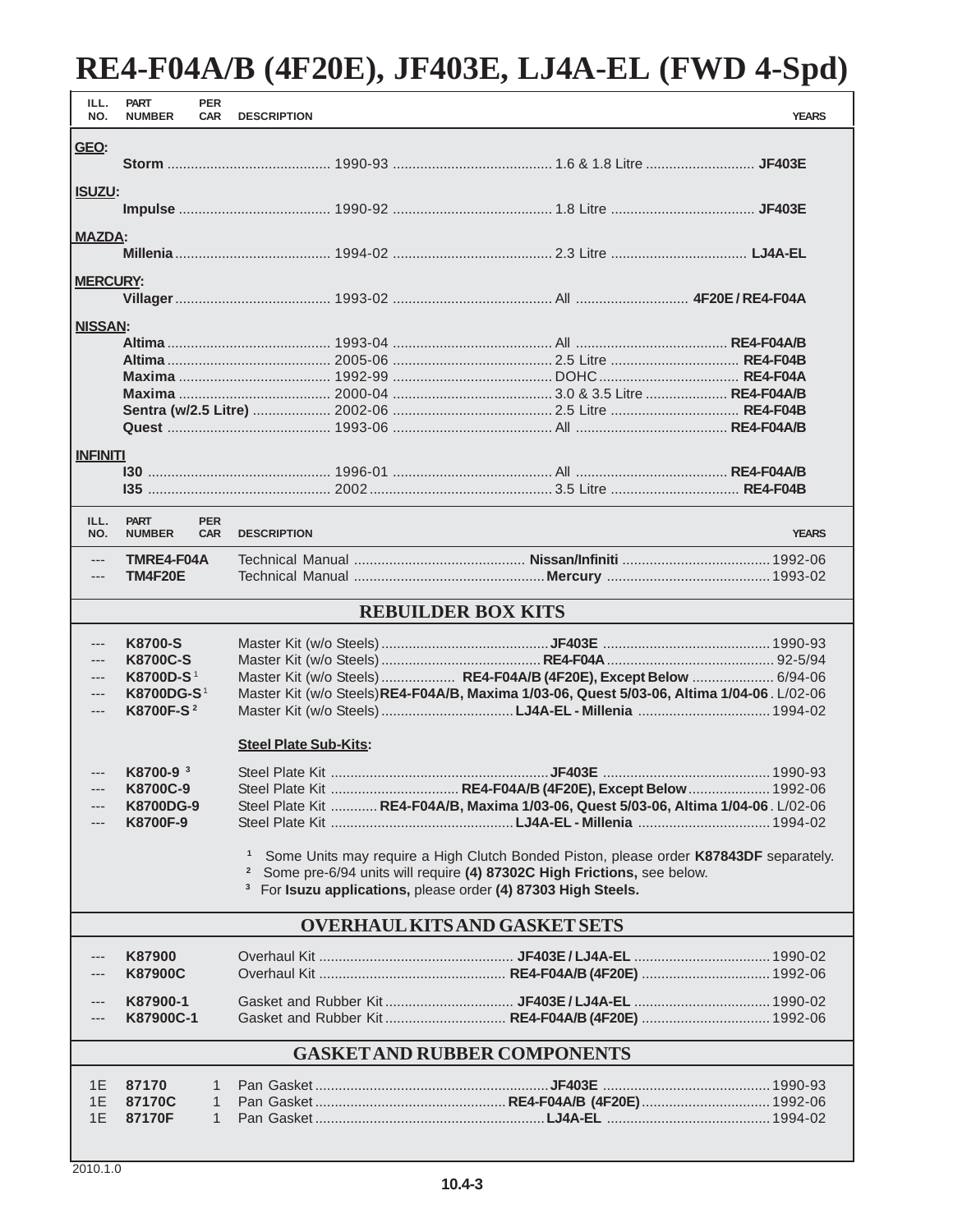## **RE4-F04A/B (4F20E), JF403E, LJ4A-EL (FWD 4-Spd)**

| ILL.<br>NO.                     | <b>PART</b><br><b>NUMBER</b> | <b>PER</b><br><b>CAR</b> | <b>DESCRIPTION</b>                                                     |  | <b>YEARS</b> |  |  |  |  |  |
|---------------------------------|------------------------------|--------------------------|------------------------------------------------------------------------|--|--------------|--|--|--|--|--|
| <b>METAL CLAD SEALS</b>         |                              |                          |                                                                        |  |              |  |  |  |  |  |
| 87526C<br>10A<br>$\mathbf{1}$   |                              |                          |                                                                        |  |              |  |  |  |  |  |
|                                 |                              |                          |                                                                        |  |              |  |  |  |  |  |
| 11E                             | 75551                        | $\mathbf{1}$             | Right Axle (33x59x11mm)  RE4F04A/B (4F20E)  1992-06                    |  |              |  |  |  |  |  |
| 11E                             | 87551                        | 1                        |                                                                        |  |              |  |  |  |  |  |
| 11E                             | 70551                        | $\mathbf{1}$             |                                                                        |  |              |  |  |  |  |  |
| 12E                             | 87551                        | 1                        |                                                                        |  |              |  |  |  |  |  |
| 12E                             | 70551                        | $\mathbf{1}$             |                                                                        |  |              |  |  |  |  |  |
| 12E                             | 87552C                       | $\mathbf{1}$             | Left Axle (w/Open Diff. - 39x59x11mm)  RE4-F04A/B (4F20E)  1992-06     |  |              |  |  |  |  |  |
| 12E                             | 75551D                       | 1                        | Left Axle (w/Viscous Diff. - 46x90x11mm) RE4-F04A/B (4F20E)  1992-06   |  |              |  |  |  |  |  |
| <b>SEALING RINGS</b>            |                              |                          |                                                                        |  |              |  |  |  |  |  |
| K87901                          |                              |                          |                                                                        |  |              |  |  |  |  |  |
| ---                             |                              | $\mathbf{1}$             |                                                                        |  |              |  |  |  |  |  |
|                                 |                              |                          | <b>CLUTCH PLATES</b>                                                   |  |              |  |  |  |  |  |
| 20A                             | 87306                        | 2                        |                                                                        |  |              |  |  |  |  |  |
| 20A                             | 87306DG                      | 2                        |                                                                        |  |              |  |  |  |  |  |
| 21A                             | 87307                        | 2                        |                                                                        |  |              |  |  |  |  |  |
| 21A                             | 87307DG                      | $\overline{2}$           |                                                                        |  |              |  |  |  |  |  |
|                                 |                              |                          |                                                                        |  |              |  |  |  |  |  |
| 23B                             | 87302                        |                          |                                                                        |  |              |  |  |  |  |  |
| 23B                             | 87302C                       | $3 - 4$                  |                                                                        |  |              |  |  |  |  |  |
| 23B                             | 87302D                       | $3 - 4$                  |                                                                        |  |              |  |  |  |  |  |
| 23B                             | 87302DG                      | 3-4                      |                                                                        |  |              |  |  |  |  |  |
| 24B                             | 87303                        | $1 - 5$                  | High Steel (JF403E, Except Below)  28T, .087" - 94mm I.D.  1990-92     |  |              |  |  |  |  |  |
| 24B                             | 87303C                       | $\mathbf{1}$             |                                                                        |  |              |  |  |  |  |  |
| 24B                             | 87303D<br>87303C             | $6 - 7$<br>$\mathbf{1}$  |                                                                        |  |              |  |  |  |  |  |
| 24B<br>24B                      | 87303D                       | 6                        | High Steel (Millenia)  28T, .055" - 92mm I.D.  1994-02                 |  |              |  |  |  |  |  |
| 24B                             | 87303                        | $\mathbf{1}$             |                                                                        |  |              |  |  |  |  |  |
| 24B                             | 87303F                       | 6                        |                                                                        |  |              |  |  |  |  |  |
|                                 |                              |                          |                                                                        |  |              |  |  |  |  |  |
| 27B                             | 87321C                       |                          | 5-7 Low/Reverse Friction  32T, .071" - 6.450" O.D.  1990-06            |  |              |  |  |  |  |  |
| 28B                             | 87322C                       |                          | 5-7 Low/Reverse Steel  10T, .071" - 5.900" I.D.  1990-06               |  |              |  |  |  |  |  |
|                                 |                              |                          |                                                                        |  |              |  |  |  |  |  |
| 30C<br>30C                      | 87304                        | $\overline{4}$           |                                                                        |  |              |  |  |  |  |  |
|                                 | 87304F<br>31C 87305          |                          | 4-6 Forward Steel (Except Millenia)  32T, .071" - 4.920" I.D.  1990-06 |  |              |  |  |  |  |  |
| 31C                             | 87305F                       | 4                        |                                                                        |  |              |  |  |  |  |  |
|                                 |                              |                          |                                                                        |  |              |  |  |  |  |  |
| 33C                             | 87308                        | 3                        |                                                                        |  |              |  |  |  |  |  |
|                                 | 34C 87309                    |                          |                                                                        |  |              |  |  |  |  |  |
|                                 |                              |                          | <b>BANDS</b>                                                           |  |              |  |  |  |  |  |
|                                 |                              |                          |                                                                        |  |              |  |  |  |  |  |
| 40A l                           | 87714                        | 1                        |                                                                        |  |              |  |  |  |  |  |
| 40A                             | 87714C                       | 1                        |                                                                        |  |              |  |  |  |  |  |
| <b>BUSHINGS</b>                 |                              |                          |                                                                        |  |              |  |  |  |  |  |
|                                 |                              |                          |                                                                        |  |              |  |  |  |  |  |
| ---                             | <b>K87980C</b>               | 1                        | Bushing Assortment Kit  RE4-F04A/B (4F20E)  1992-06                    |  |              |  |  |  |  |  |
| 50A                             | 87005A                       | 1                        |                                                                        |  |              |  |  |  |  |  |
| 50A                             | 87005C                       | $\mathbf{1}$             |                                                                        |  |              |  |  |  |  |  |
| <b>TRANSMISSION OIL FILTERS</b> |                              |                          |                                                                        |  |              |  |  |  |  |  |
|                                 |                              |                          |                                                                        |  |              |  |  |  |  |  |
| 60D                             | 876004                       | 1                        |                                                                        |  |              |  |  |  |  |  |
| 60D                             | 87600C <sup>4</sup>          | 1                        | Oil Filter (Shallow Pan)  RE4-F04A/B (4F20E) w/.325" Inlet  1992-06    |  |              |  |  |  |  |  |
|                                 |                              |                          |                                                                        |  |              |  |  |  |  |  |

**10.4-4**